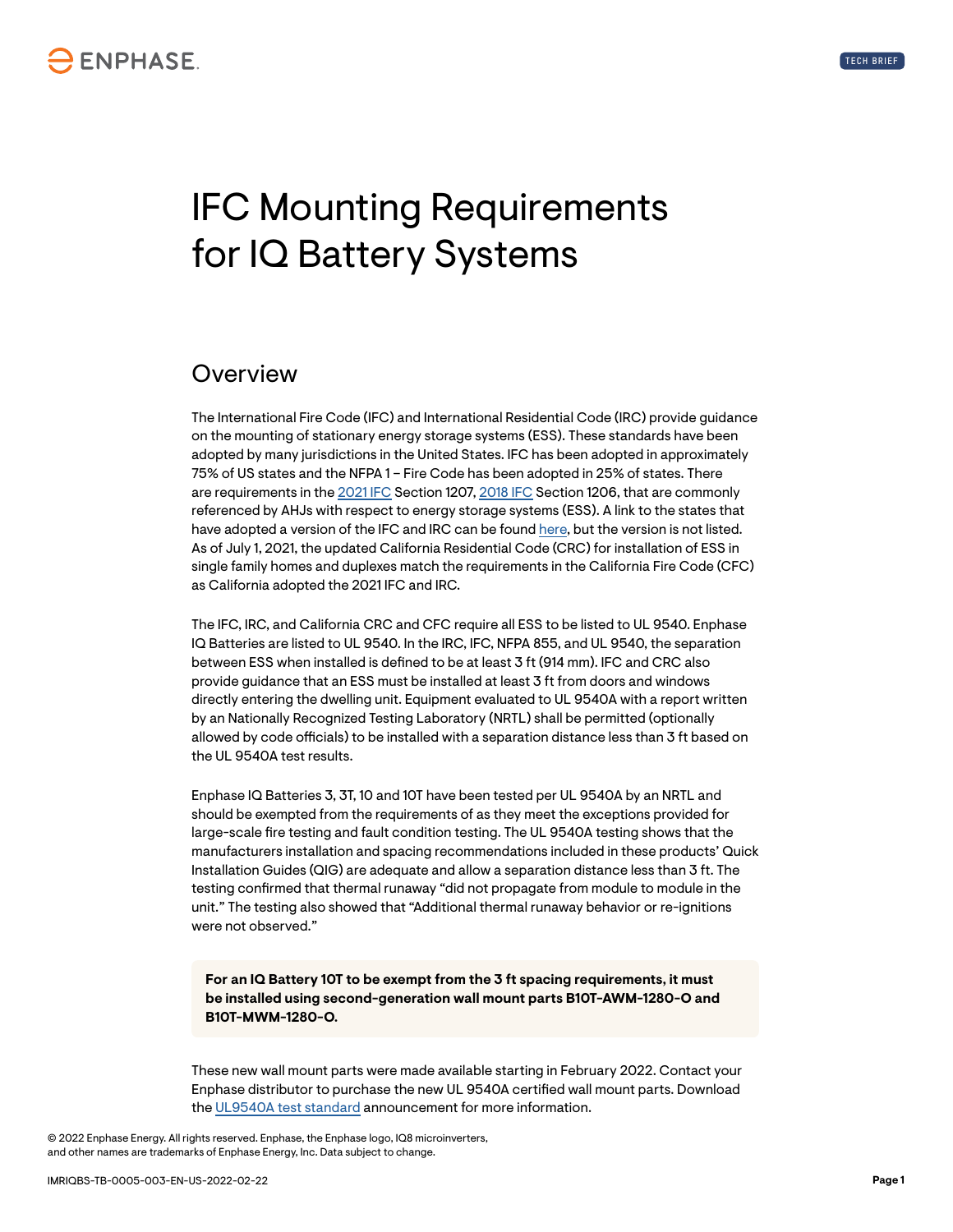Enphase IQ Battery 3, 3T, 10, and 10T test was conducted at the manufacturers recommended mounting distances with a minimum of 6" between vertically stacked units, 1" horizontally between IQ Battery 3/3T, and 6" clearance on the sides for IQ Battery 10/10T. The [IQ Battery datasheets](https://link.enphase.com/iq-battery-data-sheets) detail that they have been certified to UL9540A.

#### Spacing requirements between batteries

The following diagrams illustrate the minimum amount of space required between each IQ Battery. The minimum space for non-battery Enphase equipment is 6" around all sides.

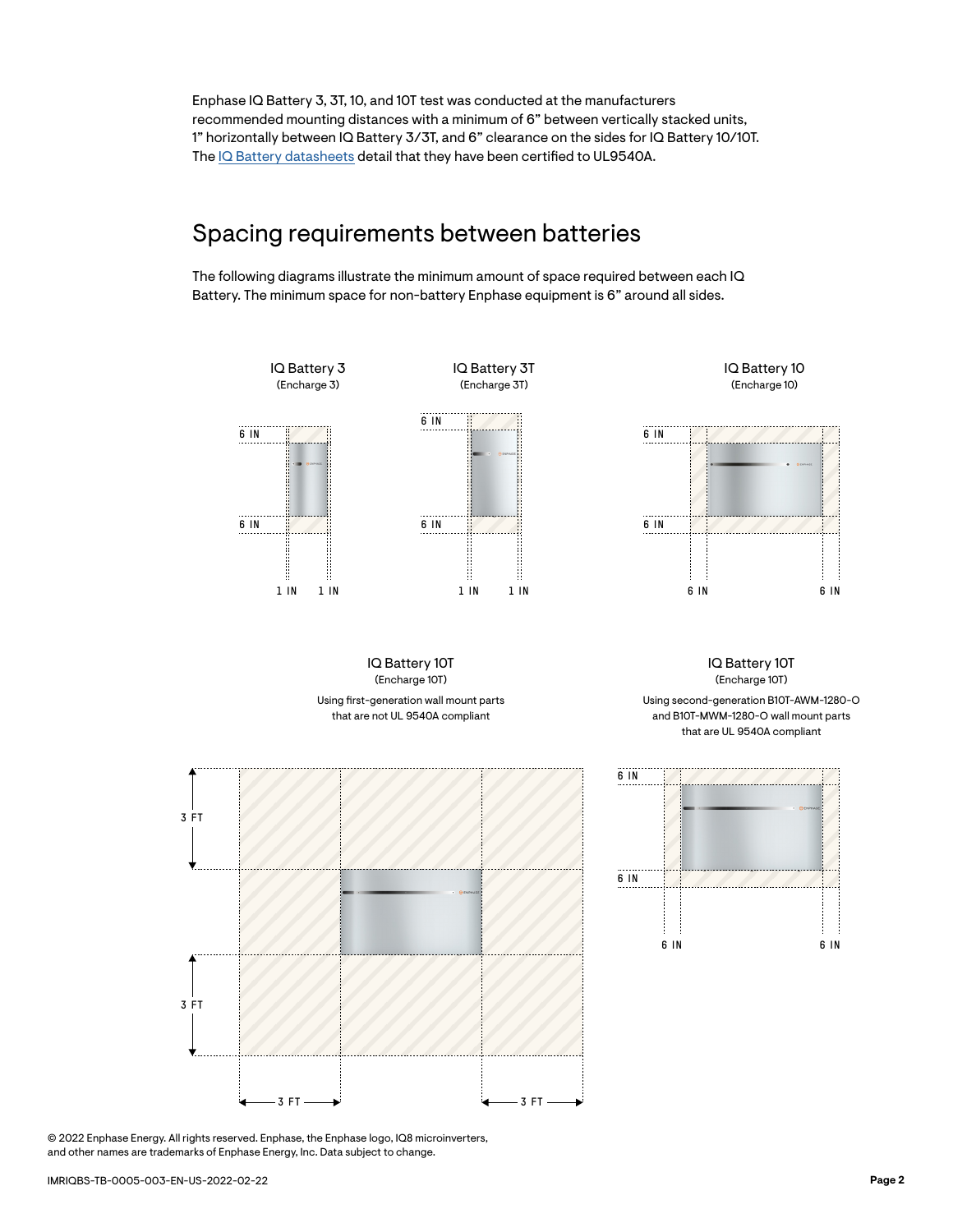# IQ Battery 10T ceiling and floor spacing requirements

For first-generation wall mounts that are not UL 9540A compliant.

**Minimum distance from ceiling** The IQ Battery 10T must be installed at least 3 ft from the ceiling.





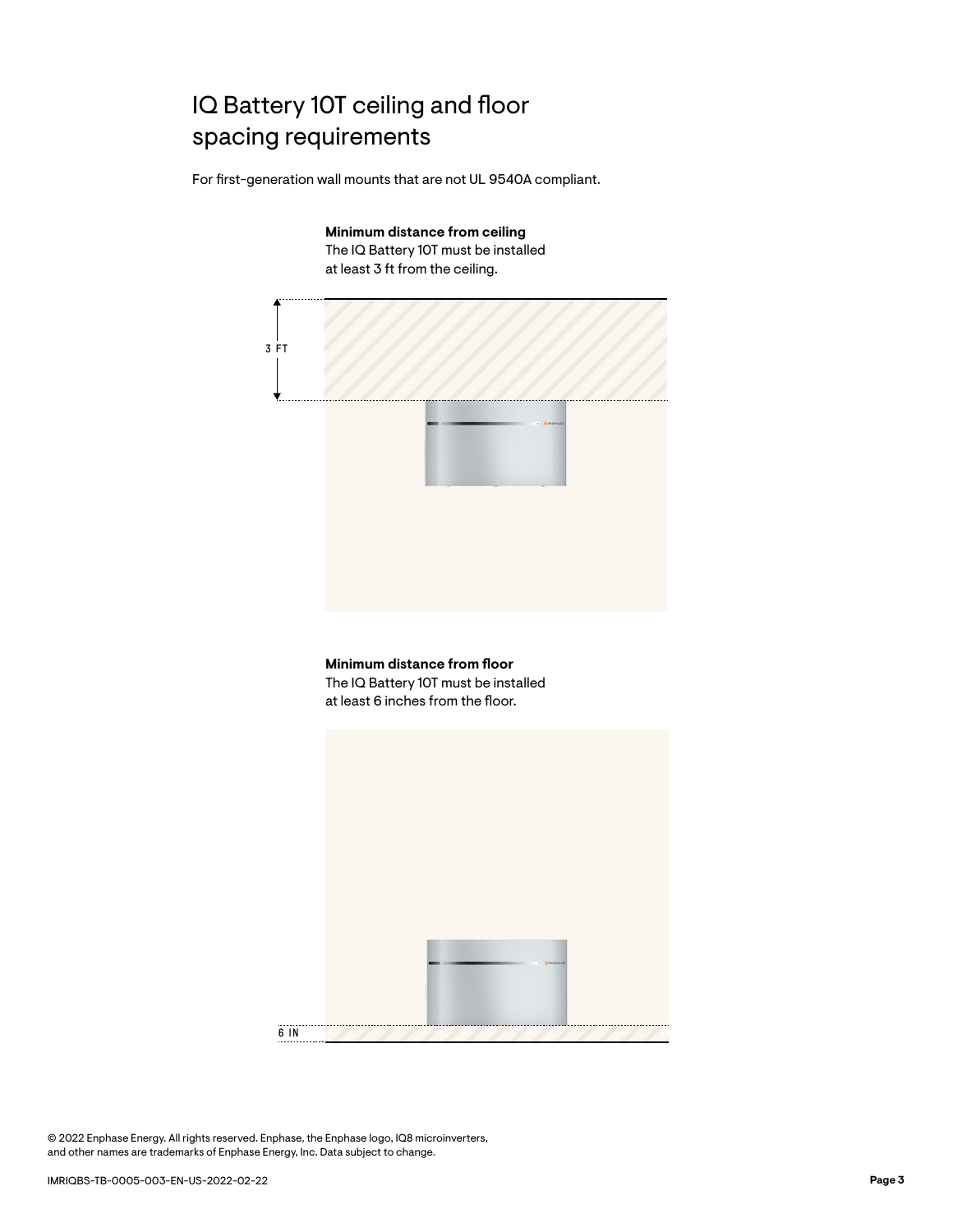# IQ Battery 3 and 10 example installation

This spacing is also permitted with IQ Battery 3T and 10T if the IQ Battery 10T is installed using second-generation wall mount parts that are UL 9540A compliant.



# IQ Battery 3T and 10T example installation

For first-generation wall mounts that are not UL 9540A compliant.

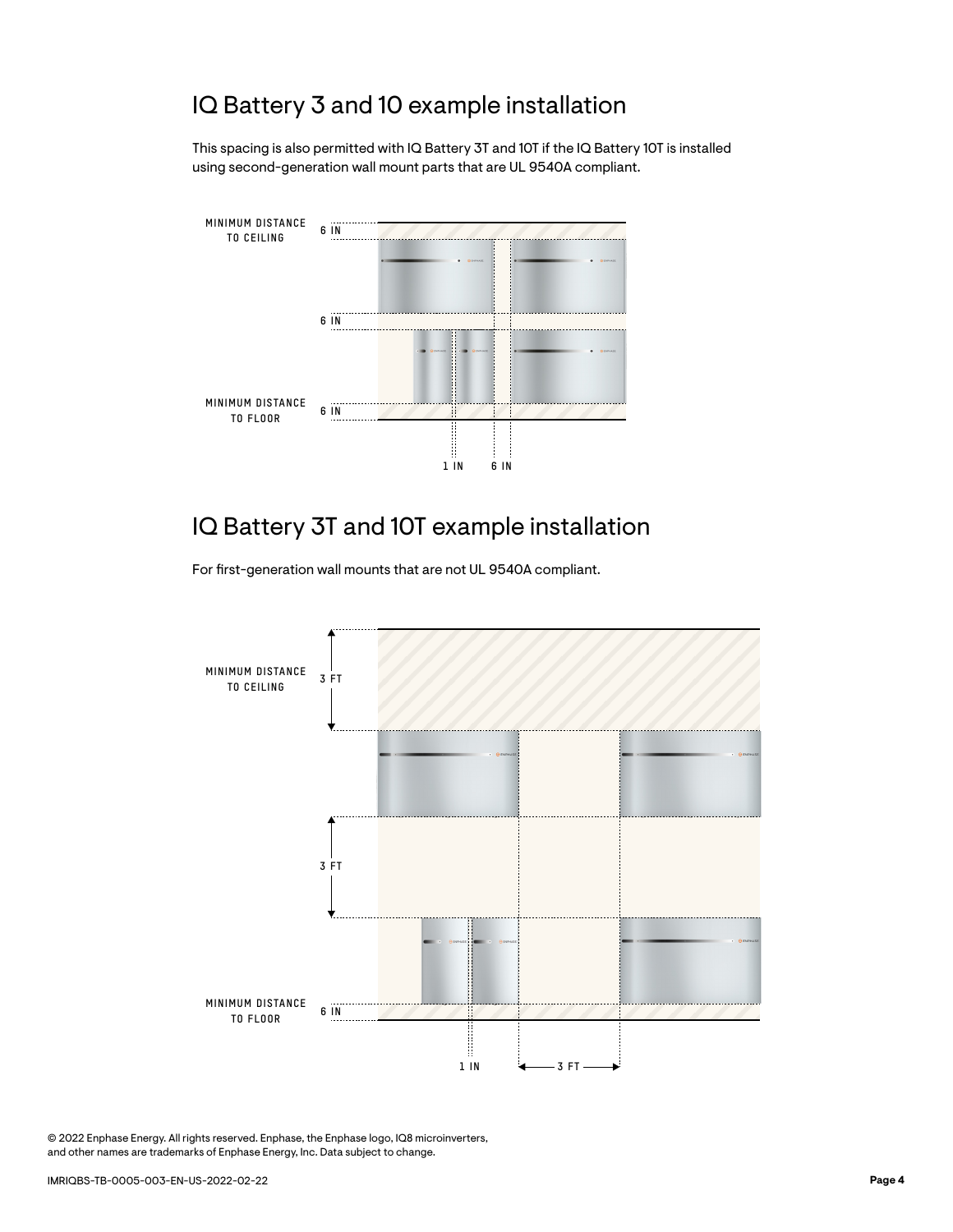# IQ Battery 3T and 10 example installation

This spacing is also permitted with IQ Battery 10T if installed using second-generation wall mount parts that are UL 9540A compliant.



# IQ Battery 3 and 10T example installation

For first-generation wall mounts that are not UL 9540A compliant.



#### Stacked IQ Battery 10T example installation

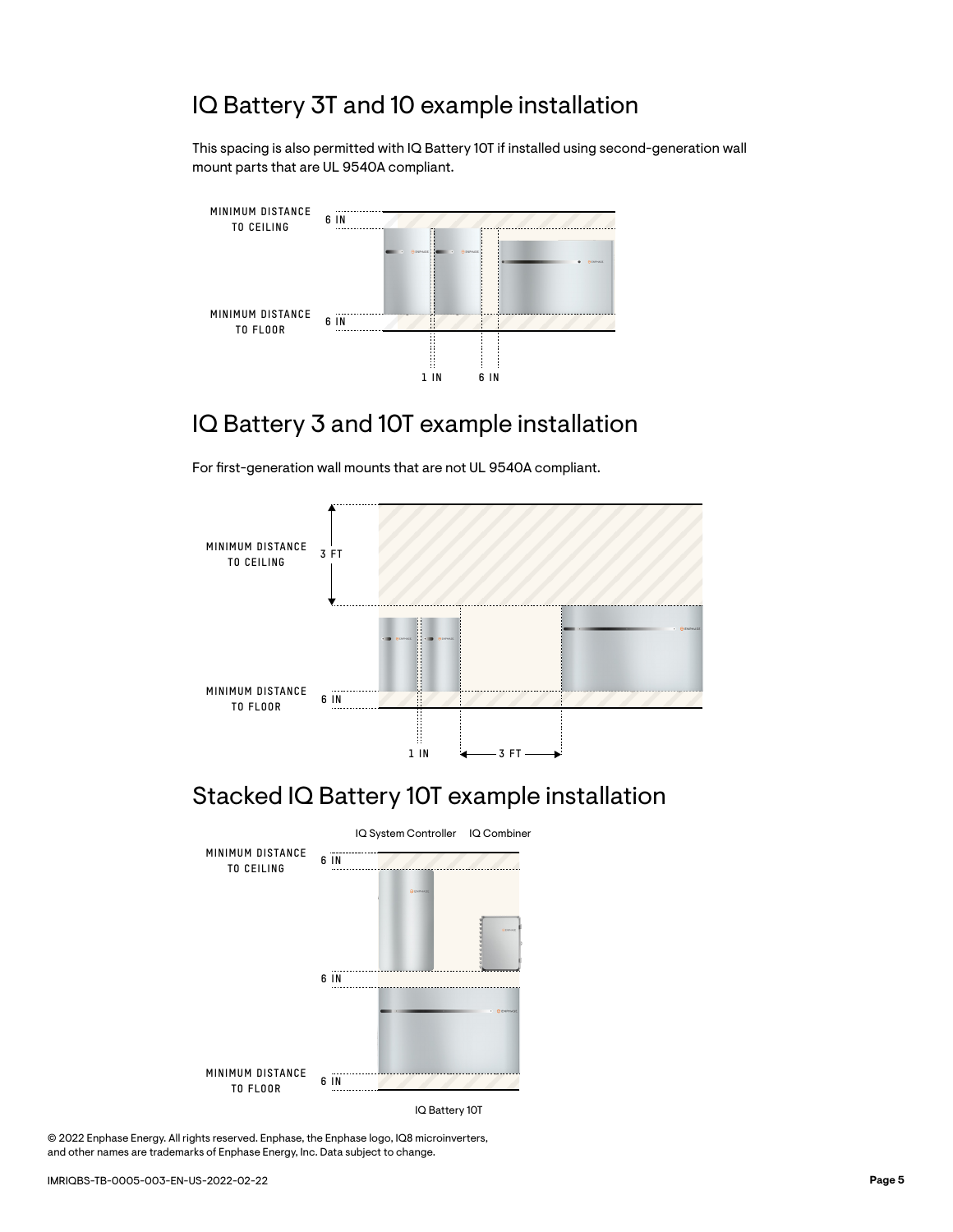# Optimal layouts for IQ Battery 10T installations

For first-generation wall mounts that are not UL 9540A compliant.



#### **Single IQ Battery 10T with dual IQ Battery 3T**